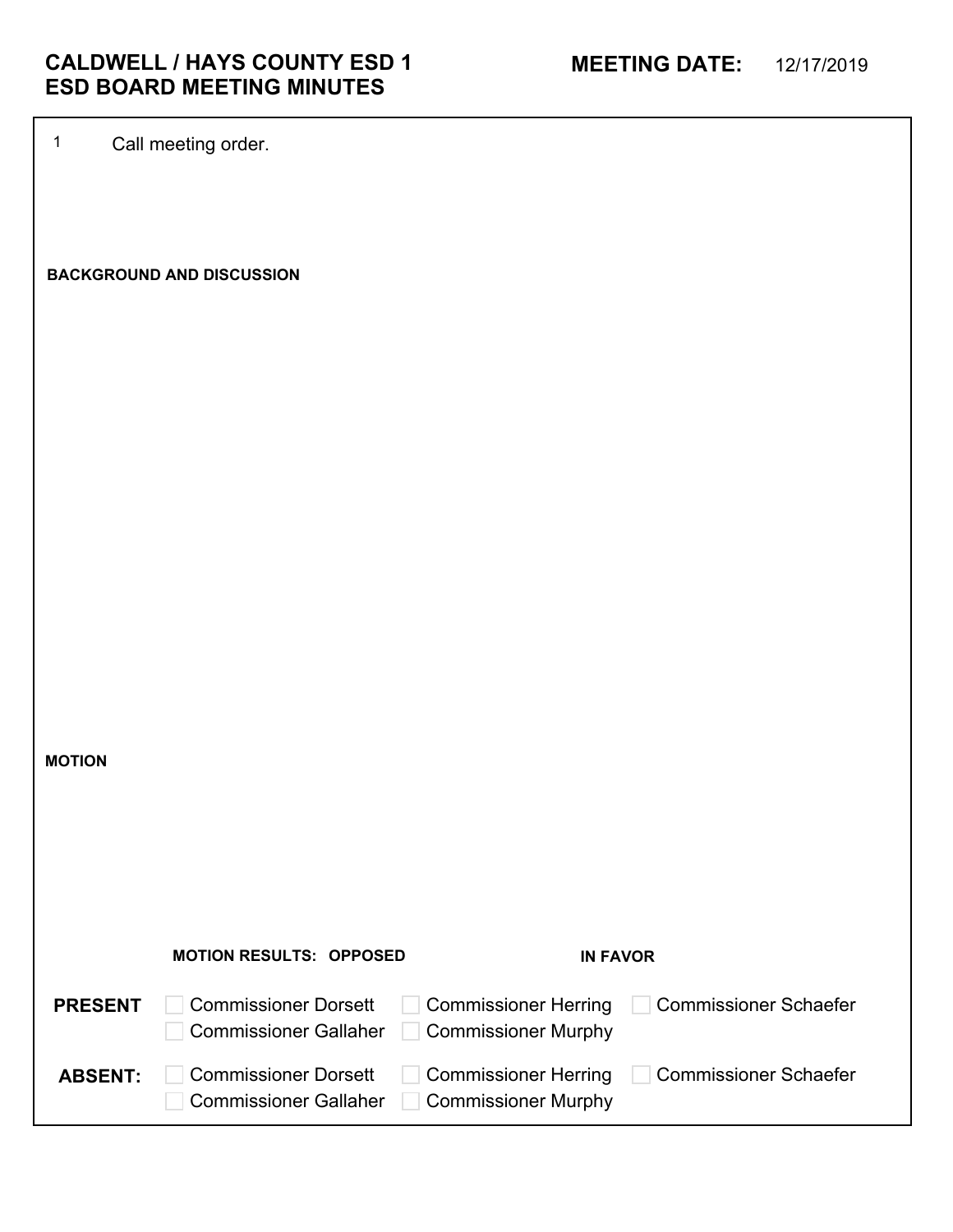| $\overline{2}$ | Citizens Communications: Community members may address the Board of Commissioners.                                       |                              |
|----------------|--------------------------------------------------------------------------------------------------------------------------|------------------------------|
|                |                                                                                                                          |                              |
|                |                                                                                                                          |                              |
|                | <b>BACKGROUND AND DISCUSSION</b>                                                                                         |                              |
|                |                                                                                                                          |                              |
|                |                                                                                                                          |                              |
|                |                                                                                                                          |                              |
|                |                                                                                                                          |                              |
|                |                                                                                                                          |                              |
|                |                                                                                                                          |                              |
|                |                                                                                                                          |                              |
|                |                                                                                                                          |                              |
|                |                                                                                                                          |                              |
|                |                                                                                                                          |                              |
|                |                                                                                                                          |                              |
| <b>MOTION</b>  |                                                                                                                          |                              |
|                |                                                                                                                          |                              |
|                |                                                                                                                          |                              |
|                |                                                                                                                          |                              |
|                |                                                                                                                          |                              |
|                | <b>MOTION RESULTS: OPPOSED</b><br><b>IN FAVOR</b>                                                                        |                              |
| <b>PRESENT</b> | <b>Commissioner Dorsett</b><br><b>Commissioner Herring</b><br><b>Commissioner Gallaher</b><br><b>Commissioner Murphy</b> | <b>Commissioner Schaefer</b> |
| <b>ABSENT:</b> | <b>Commissioner Dorsett</b><br><b>Commissioner Herring</b><br><b>Commissioner Gallaher</b><br><b>Commissioner Murphy</b> | <b>Commissioner Schaefer</b> |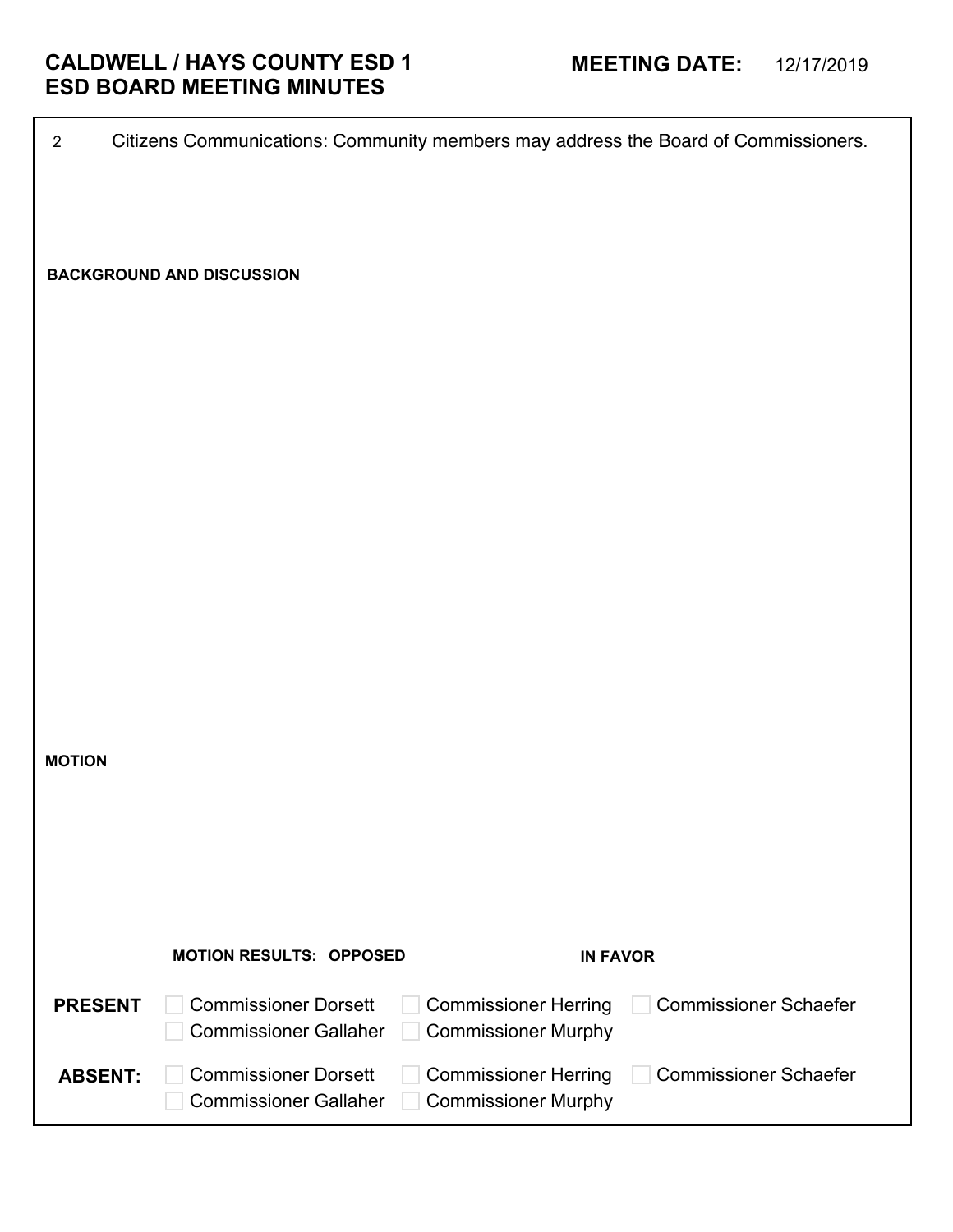| Discuss and take action on the minutes from the November 19, 2019 Board Meeting.<br>$\sqrt{3}$ |                                                                                                                 |                             |                              |
|------------------------------------------------------------------------------------------------|-----------------------------------------------------------------------------------------------------------------|-----------------------------|------------------------------|
|                                                                                                |                                                                                                                 |                             |                              |
|                                                                                                |                                                                                                                 |                             |                              |
|                                                                                                | <b>BACKGROUND AND DISCUSSION</b>                                                                                |                             |                              |
|                                                                                                | The previous meeting's minutes have been provided to the Board for consideration of approving.                  |                             |                              |
|                                                                                                | Staff recommends that the Board accept the minutes presented unless there are errors or modifications the Board |                             |                              |
|                                                                                                | would like to have made.                                                                                        |                             |                              |
|                                                                                                |                                                                                                                 |                             |                              |
|                                                                                                |                                                                                                                 |                             |                              |
|                                                                                                |                                                                                                                 |                             |                              |
|                                                                                                |                                                                                                                 |                             |                              |
|                                                                                                |                                                                                                                 |                             |                              |
|                                                                                                |                                                                                                                 |                             |                              |
|                                                                                                |                                                                                                                 |                             |                              |
|                                                                                                |                                                                                                                 |                             |                              |
|                                                                                                |                                                                                                                 |                             |                              |
|                                                                                                |                                                                                                                 |                             |                              |
| <b>MOTION</b>                                                                                  |                                                                                                                 |                             |                              |
|                                                                                                |                                                                                                                 |                             |                              |
|                                                                                                |                                                                                                                 |                             |                              |
|                                                                                                |                                                                                                                 |                             |                              |
|                                                                                                |                                                                                                                 |                             |                              |
|                                                                                                | <b>MOTION RESULTS: OPPOSED</b>                                                                                  | <b>IN FAVOR</b>             |                              |
|                                                                                                |                                                                                                                 |                             |                              |
| <b>PRESENT</b>                                                                                 | <b>Commissioner Dorsett</b>                                                                                     | <b>Commissioner Herring</b> | <b>Commissioner Schaefer</b> |
|                                                                                                | <b>Commissioner Gallaher</b>                                                                                    | <b>Commissioner Murphy</b>  |                              |
| <b>ABSENT:</b>                                                                                 | <b>Commissioner Dorsett</b><br><b>Commissioner Gallaher</b>                                                     | <b>Commissioner Herring</b> | <b>Commissioner Schaefer</b> |
|                                                                                                |                                                                                                                 | <b>Commissioner Murphy</b>  |                              |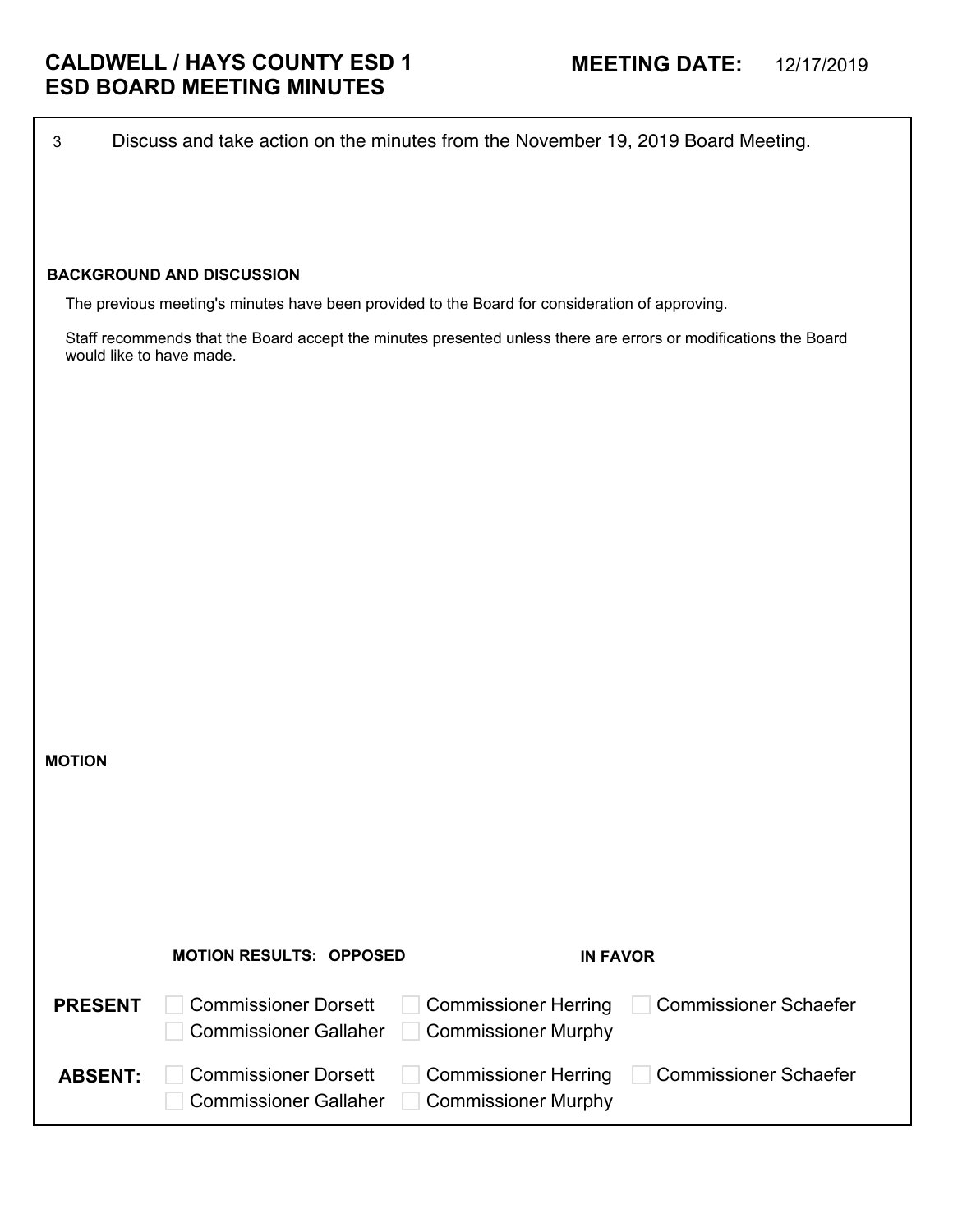4 Discuss and take action on the design and financing of the capital improvements related to the fire station on FM 2001.

## **BACKGROUND AND DISCUSSION**

**MOTION**

Rough numbers currently under discussion are as followings: For demo of 3 overhead doors, removal wall sheets and bring, provide and install steel framing and new sheet metal at overhead door openings, remove existing apron, remove bollards, excavate 4 feet out, back fill for foundation pad, engineering, setting of anchor bolts, install of metal building (60 by 60), install of 3 overhead doors with 1 row of glass each, 1" insulation on walls and roof, apparatus floor markings, overhead electrical service, lighting for new apparatus room, apron in front of the station (40' by 60'), this does not include architectural design, MEP, site plan or site work, septic system, fire marshal requirements, ADA requirements, utility connection, signage, landscaping, flag pole, water retention. The total cost is roughly estimated at \$316,821.78. The finish out of the living space is estimated to be equal to the previously mentioned work. Thus with site work, a rough estimate is that the total project will be closer to \$750,000. Again, these are very preliminary numbers that are leaning towards the upper end.

|                | <b>MOTION RESULTS: OPPOSED</b>                       | <b>IN FAVOR</b>     |                                                |
|----------------|------------------------------------------------------|---------------------|------------------------------------------------|
| <b>PRESENT</b> | <b>Commissioner Dorsett</b><br>Commissioner Gallaher | Commissioner Murphy | □ Commissioner Herring □ Commissioner Schaefer |
| <b>ABSENT:</b> | <b>Commissioner Dorsett</b><br>Commissioner Gallaher | Commissioner Murphy | ◯ Commissioner Herring ◯ Commissioner Schaefer |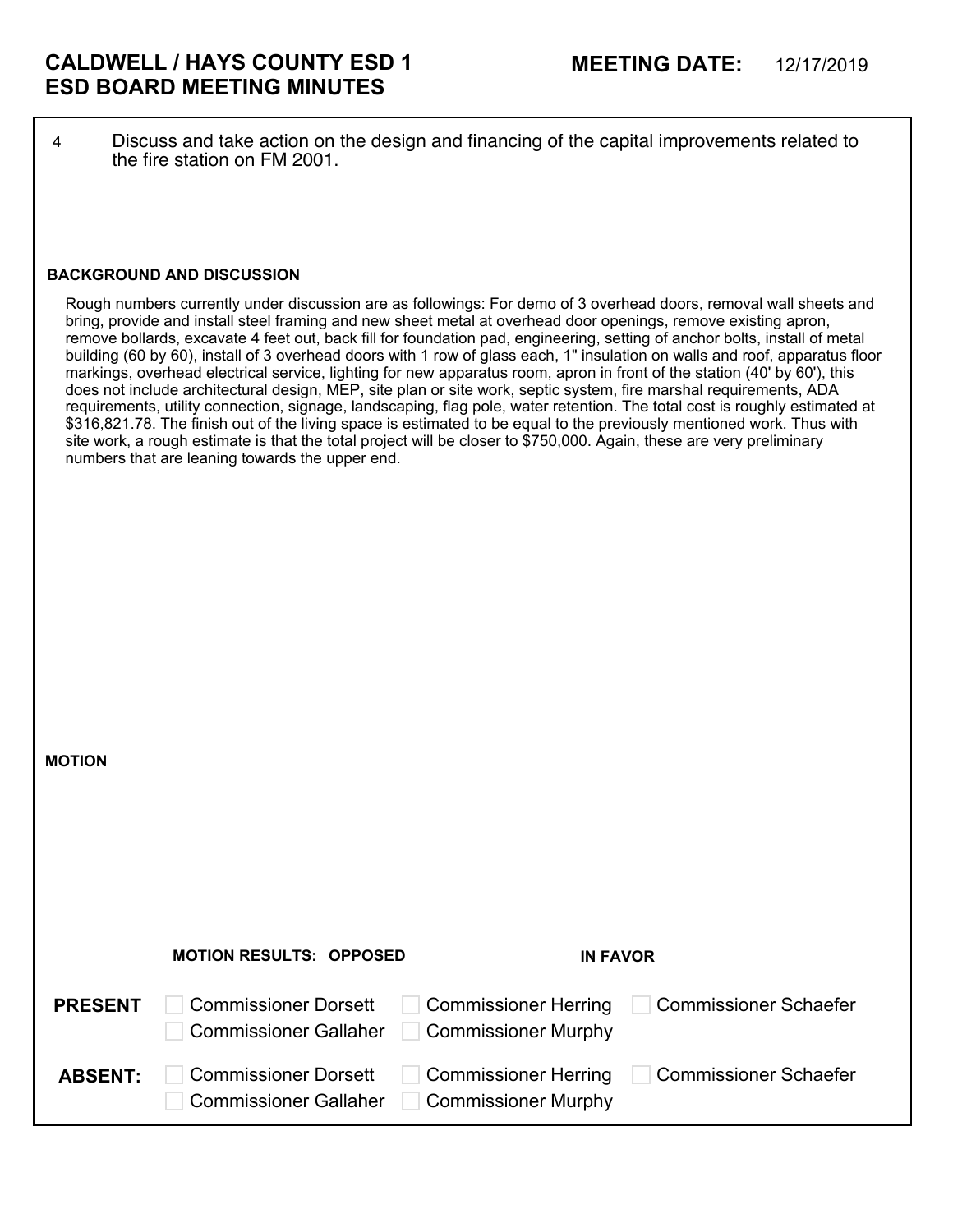5 Discuss and take action on report from staff related to operations of the District which will include staffing, dispatching, equipment, maintenance, training, policies and procedures and planning.

## **BACKGROUND AND DISCUSSION**

**MOTION**

Staff would like to discuss the current plan for staffing an engine and putting additional staff on for new years eve.

|                | <b>MOTION RESULTS: OPPOSED</b> | <b>IN FAVOR</b>             |                                              |
|----------------|--------------------------------|-----------------------------|----------------------------------------------|
| <b>PRESENT</b> | <b>Commissioner Dorsett</b>    |                             | Commissioner Herring   Commissioner Schaefer |
|                | <b>Commissioner Gallaher</b>   | <b>Commissioner Murphy</b>  |                                              |
| <b>ABSENT:</b> | <b>Commissioner Dorsett</b>    | <b>Commissioner Herring</b> | Commissioner Schaefer                        |
|                | <b>Commissioner Gallaher</b>   | <b>Commissioner Murphy</b>  |                                              |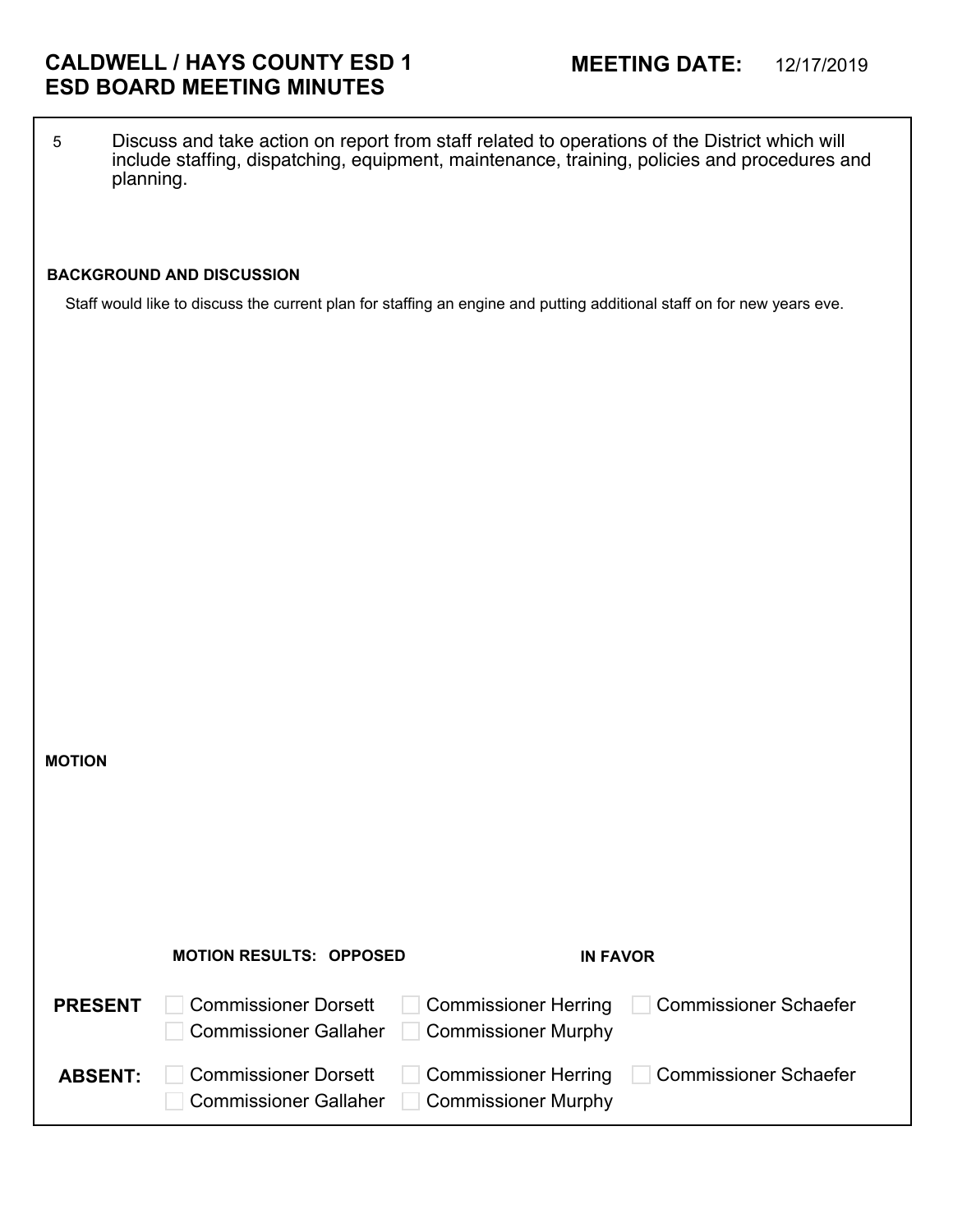6 Receive report and take action from Treasurer and District's staff related to review financial statements and consider action regarding: planned purchases, payroll, expense reports, invoices and transfer of funds.

## **BACKGROUND AND DISCUSSION**

Bank Balances

**MOTION**

3760 - \$ 771,085.00 9664 - \$ 253,029.00<br>6334- \$ 432.00 6334- \$ 432.00 FLNB \$ 1,024,546.00

S00- \$ 98,562.99 S60- \$ 124,430.16 AT \$ 222,993.15

Total \$ 1,247,539.15 (last months funds were \$1,184,796)

TCFR has a reimbursement invoice in the amount of \$537.19 for Surety Bond and Chain Saw Blades that will be presented at the Board Meeting. In January, TCFR will bill the District for the first quarter of staffing and service contract amount.

The District treasured as been provided the bills for November 2019 along with the bank statements. It should be noted that staff will be making efforts to start transferring funds to the Texpool account in the coming weeks.

|                | <b>MOTION RESULTS: OPPOSED</b>                              | <b>IN FAVOR</b>                                           |                              |
|----------------|-------------------------------------------------------------|-----------------------------------------------------------|------------------------------|
| <b>PRESENT</b> | <b>Commissioner Dorsett</b><br><b>Commissioner Gallaher</b> | <b>Commissioner Herring</b><br><b>Commissioner Murphy</b> | □ Commissioner Schaefer      |
| <b>ABSENT:</b> | <b>Commissioner Dorsett</b><br><b>Commissioner Gallaher</b> | <b>Commissioner Herring</b><br><b>Commissioner Murphy</b> | <b>Commissioner Schaefer</b> |